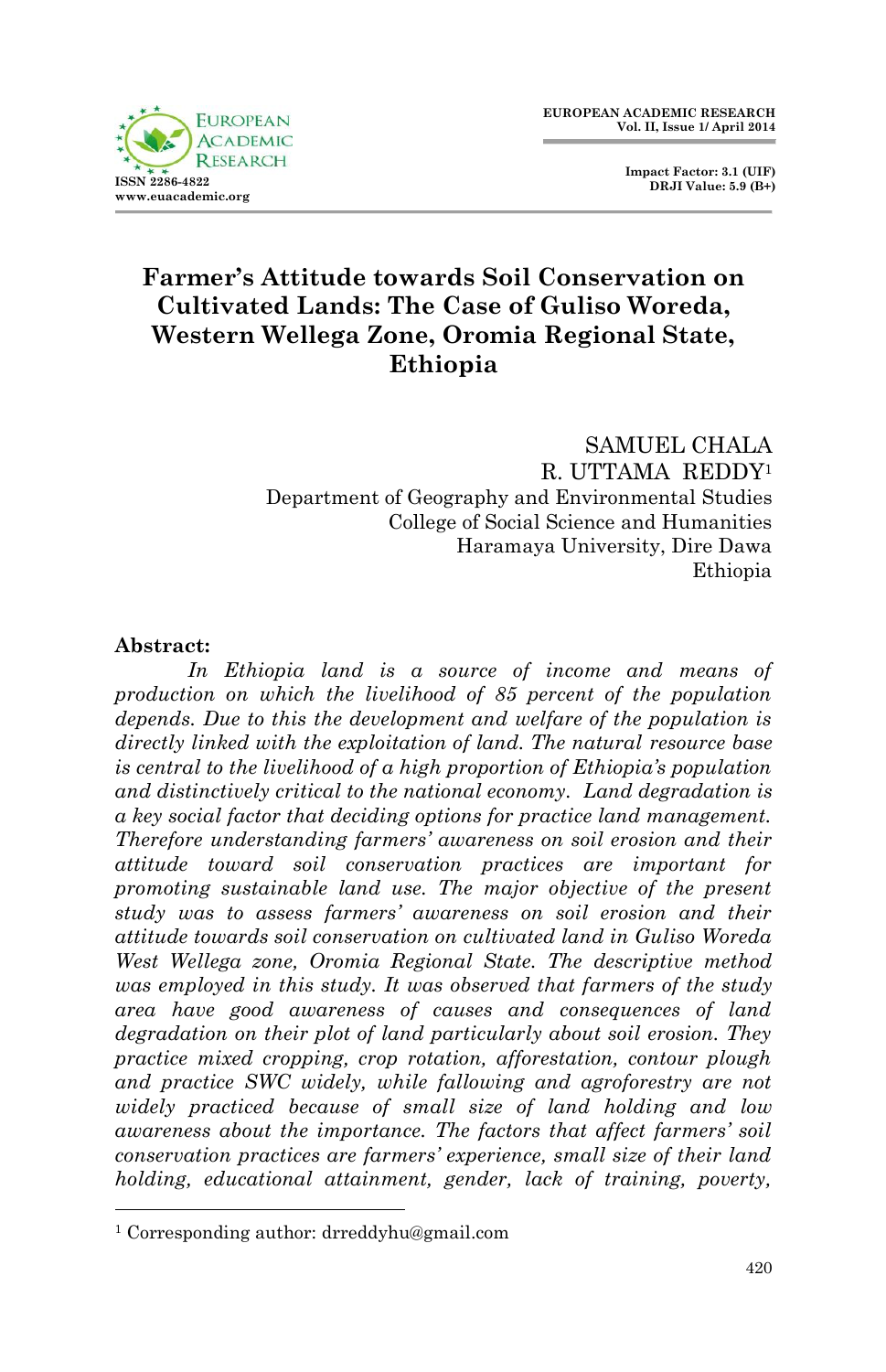Samuel Chala, R. Uttama Reddy*- Farmer's Attitude towards Soil Conservation on Cultivated Lands: The Case of Guliso Woreda, Western Wellega Zone, Oromia Regional State, Ethiopia*

*socio-economic problems, government policies and strategies and physical factors. A combined approach by government as well as the communities are needed to overcome different problems and bring about an ecofriendly and economic solution.*

**Key words**: land degradation, farmers awareness soil conservation soil erosion

## **Introduction**

Land degradation, a decline in land quality caused by human activities, has been a major global issue during the 20th century and will remain high on the international agenda in the 21st century (Eswaran *et al* 2001). Land degradation is a serious problem in worldwide with its most severe negative implication on the rural communities annually \$42 billion income and 6 million hectare of land are lost globally due to land degradation and decline in agricultural production .The degradation is caused by soil erosion, loss of soil fertility and soil cover and chemical pollution. Furthermore, over cultivation, overgrazing, and deforestation are the underlying causes of land degradation in rural areas.

The problem is more diverse in Africa; where 43% of the land is affected by land degradation ranging from moderately to severely due to human activities and it threats million of people by starvation (UNDP, 2004). According to Getachew and Demele (2000), the most pressing environmental problems in the least developed countries are prevalent in rural areas, where the bulk of the populations live and whose livelihood depends on agriculture and related activities. Natural resource base (land, water and forest) is essential to the survival and livelihood of the majority of the people in Ethiopia.

The problems manifest itself in the form of soil and water degradation and loss of biodiversity (Aklilu 2006). Land degradation can be defined as the process that lowers the quality of land to be productive mainly because of human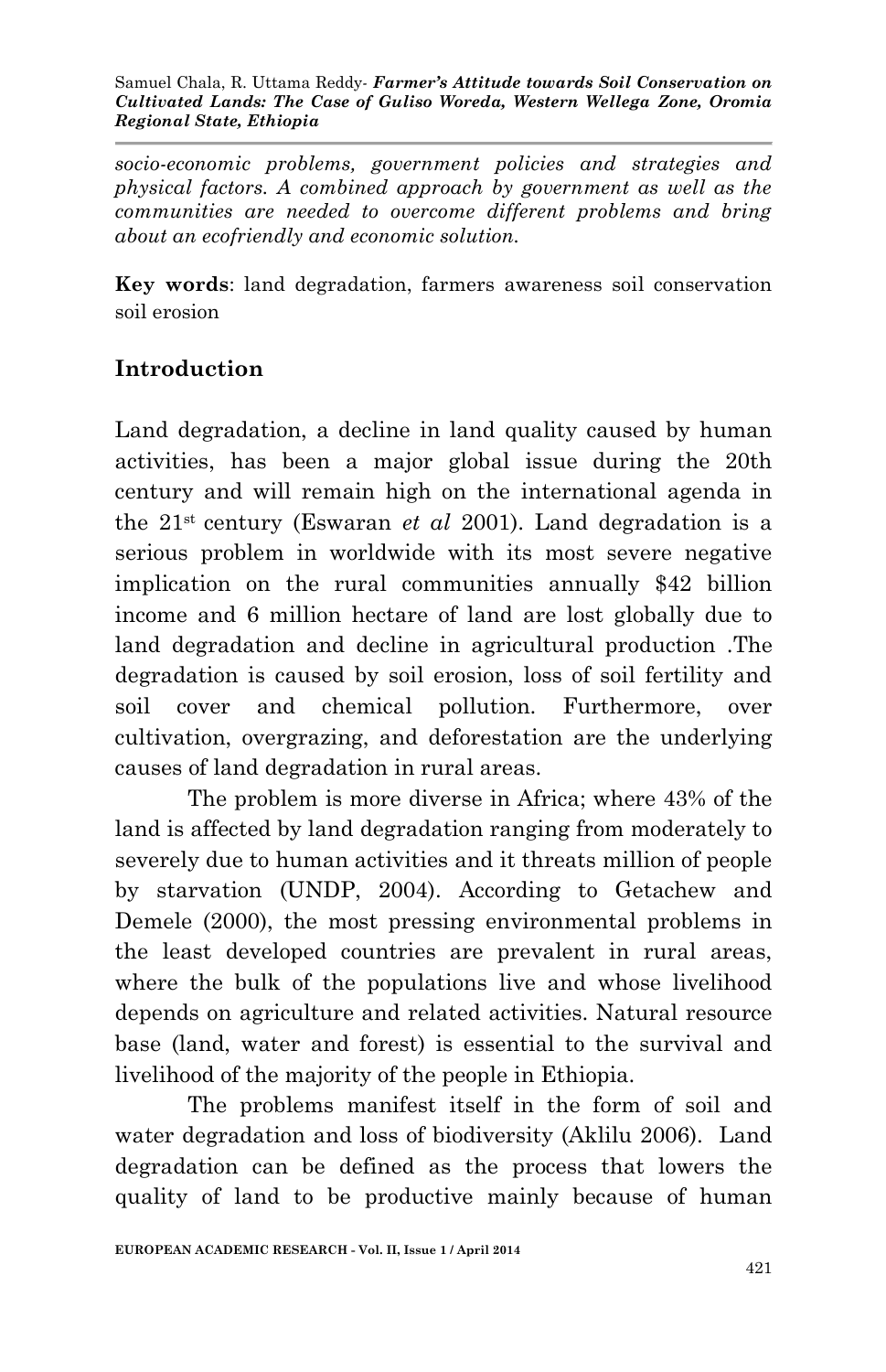activities that come from lack of inappropriate environmental knowledge, attitude and practices. It is caused by a combination of natural and human processes. The human processes that cause land degradation are a result of inappropriate land use practices namely over cultivation, overgrazing and deforestation (Gaim 1996, 34).

In Ethiopia land is a source of income and means of production on which the livelihood of 85 percent of the population depends. Due to this the development and welfare of the population is directly linked with the exploitation of land. The natural resource base is central to the livelihood of a high proportion of Ethiopia's population and distinctively critical to the national economy. Eighty five percent of Ethiopian populations depend on land for survival. Agriculture accounts for 50 percent of GDP and 85 percent of foreign exchange earnings (MoARD 2007). Because of these complex and interrelated problems, land degradation in Ethiopia is increasing at a rapid rate. The pressure of population on land pushes landless peasants into forest to cultivate marginal lands that are not suitable for agriculture and this in turn accelerates the rate of deforestation and soil erosion. This is true almost in all parts of the country. Like the other parts of the country, in the study area land degradation is increasing at a faster rate by over cultivation, overgrazing, deforestation and soil erosion.

Sustainable land management in the Ethiopian context defined as the use of renewable land resources for agricultural and other purposes to meet individual and community needs, while simultaneously ensuring the long-term productive potential of these resources and the maintenance of their environmental functions through systematic use of indigenous and scientific knowledge or technologies.

Land degradation is one of the major challenges in agricultural production in many parts of the world, especially in developing nations like Ethiopia. Since more than 80% of the country's labor forces are farmers, 90% of the exports are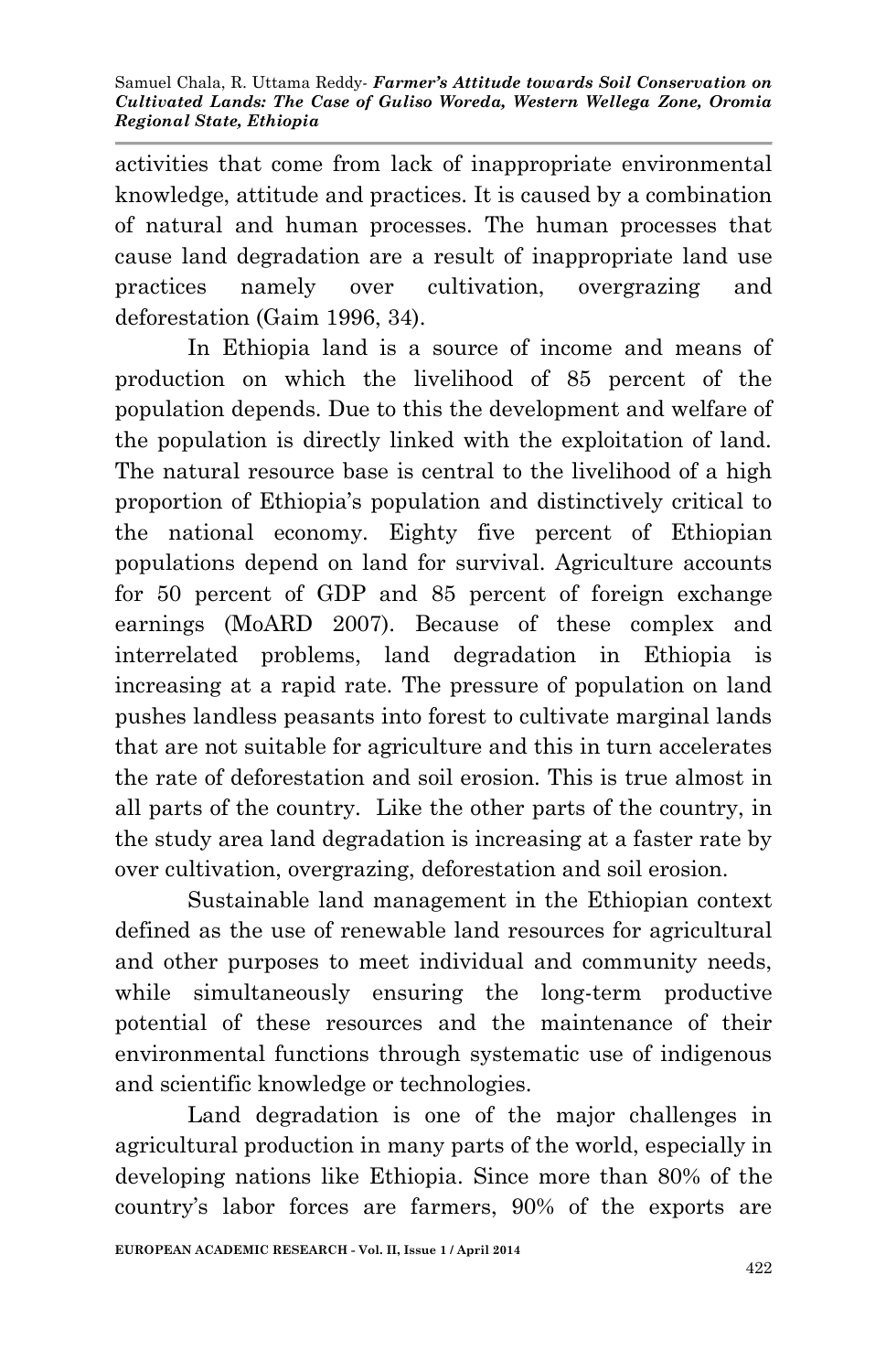agricultural commodities and one half of the GDP is generated from this sector (Teshome 2010). Ethiopia has adopted Agricultural Development Led Industrialization (ADLI) Policy. It gives heavy emphasis to sustainable agricultural development, food security and the improvement of life in the rural areas. The policy recognizes that sustainable agricultural production depends on appropriate natural resource management, and support for peasant agriculture is taken as the center price of this policy.

The present study was designed to identify factors that determines farmers' soil conservation and farmers' soil conservation measures.

# **Research Methodology**

The study was conducted at Guliso Woreda in West Wellega zone of the Oromia Regional State. It is one of the 21 woredas of west wellega zone of Oromia Regional State. Geographically the Woreda, is located between  $9^02^1$ -  $9^021^1$  North latitude and  $35^06^1$ -350331 East longitude.

# **Sample Size and Sampling Technique**

The researcher purposively selected three kebeles namely Galewo Gute, Kurfesa Birbir and Enanani Korme. 505,484 and 413 households respectively, totally 1402 households living in these three kebeles, because of they are homogenous characters the researcher was taken 210 households which is 15% of the total households and the researcher add another 16 respondents in the interview and focused group discussion, generally the total sample size of the study was 226 respondents for the sample size to represent the remaining total households, Once the sample size were determined, the sample households from each kebeles was selected by random sampling method.

The relevant data required for the study were obtained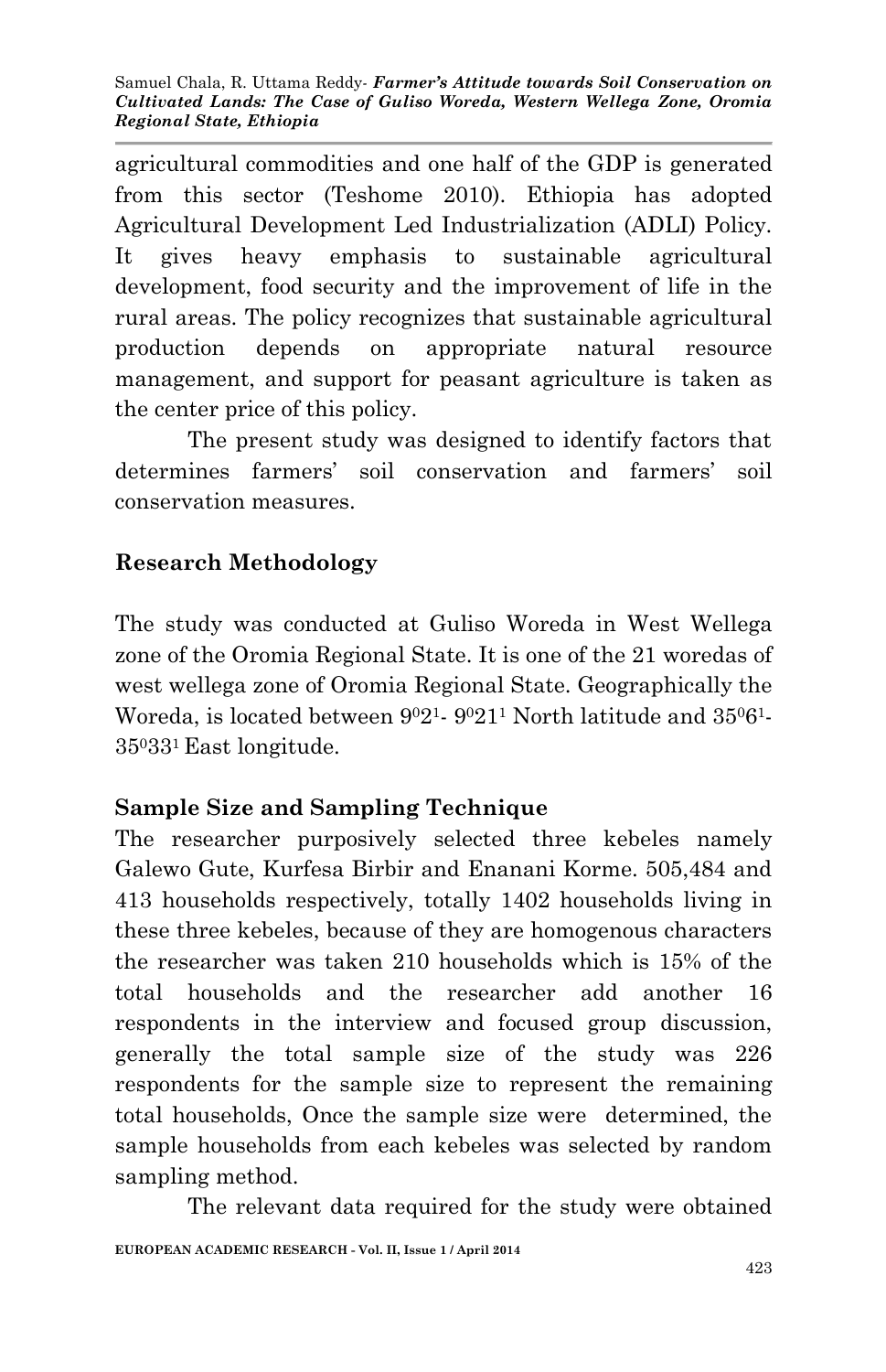Samuel Chala, R. Uttama Reddy*- Farmer's Attitude towards Soil Conservation on Cultivated Lands: The Case of Guliso Woreda, Western Wellega Zone, Oromia Regional State, Ethiopia*

from both primary and secondary sources. Quantitative and qualitative data were collected. Primary information are collected through using the tools of data collection techniques through Questionnaire, key informant interviews, focused group discussion and field observation. The secondary data is a data which are collected by using already available sources of information such as published and unpublished documents. The collected data was summarized and analyzed using the qualitative and quantitative data analysis.

### **Results and Discussion**

#### **Farmers' Awareness of Soil conservation measures**

The results of Table 1 indicates that all the respondents were aware of the mixed cropping, 93.8% of respondents were aware about the importance of application of Crop rotation, 83.4% respondents were aware about afforestation, 66.2% respondents were aware about fallowing, 61.4% respondents were aware contour plowing, 51.9% respondents were about agroforestery and 48.6% respondents were aware terracing.

The results of focused group discussion regarding the awareness of farmers on land management practice indicated their awareness towards the practices in study area (Table.2). The major factors that are affecting them from implementing them were shortage of land holding, education and training, poverty, socio-economic problems, lack of good relationship between farmers, developmental agents and woreda agricultural office and regional level.

|    | Practices       | Aware |      | Not Aware |      |
|----|-----------------|-------|------|-----------|------|
| No |                 | Freq. | (%)  | Freq.     | (%)  |
| 01 | Mixed cropping  | 210   | 100  |           |      |
| 02 | Crop rotation   | 197   | 93.8 | 13        | 6.2  |
| 03 | Afforestation   | 175   | 83.4 | 35        | 16.6 |
| 04 | Fallowing       | 139   | 66.2 | 71        | 33.8 |
| 05 | Contour plowing | 129   | 61.4 | 81        | 38.6 |

**EUROPEAN ACADEMIC RESEARCH - Vol. II, Issue 1 / April 2014**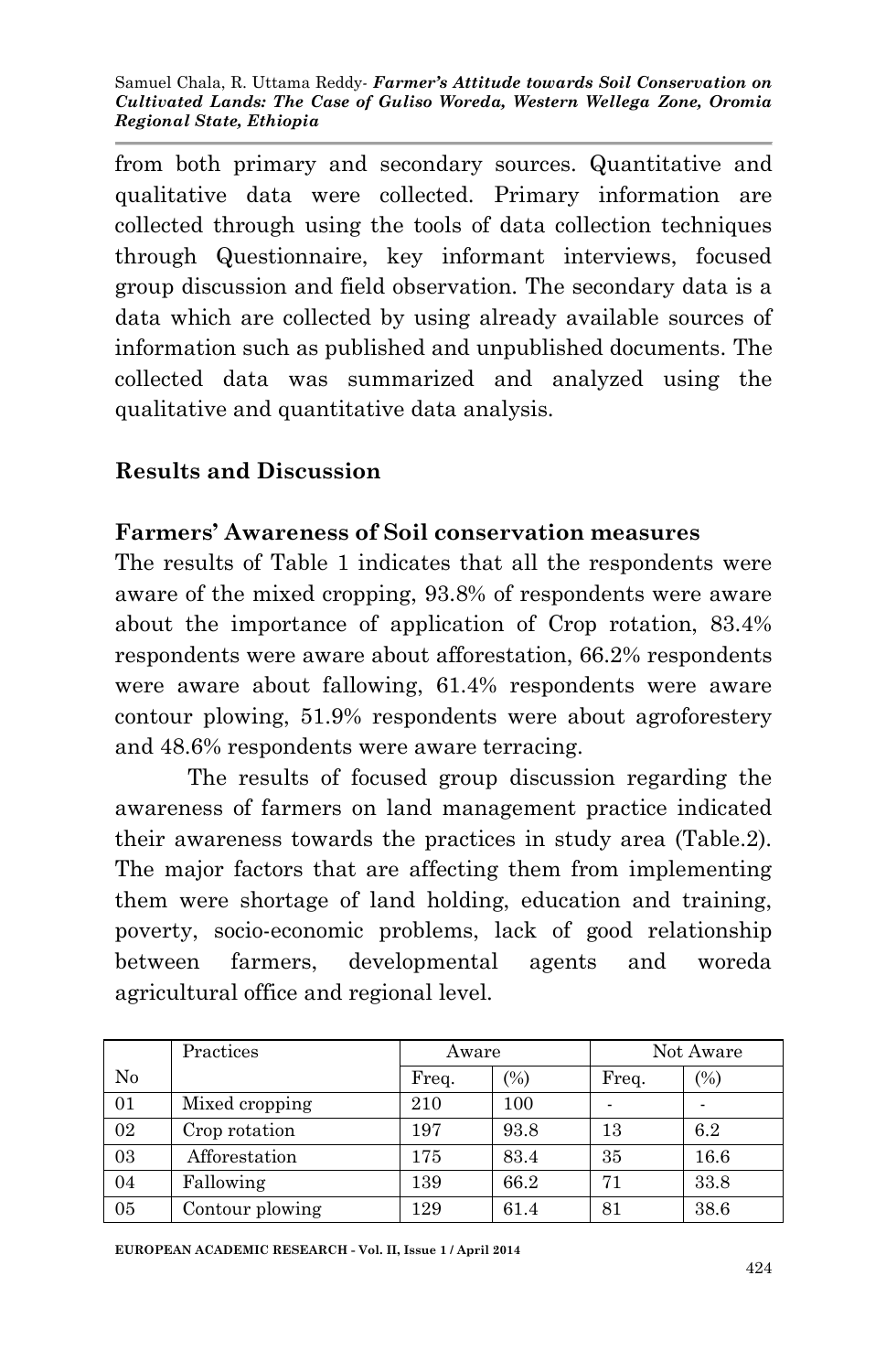Samuel Chala, R. Uttama Reddy*- Farmer's Attitude towards Soil Conservation on Cultivated Lands: The Case of Guliso Woreda, Western Wellega Zone, Oromia Regional State, Ethiopia*

| 06 | Agro forestery            | 109              | 51.9 | 101 | 48.1               |
|----|---------------------------|------------------|------|-----|--------------------|
|    | $\mathbf{r}$<br>Terracing | 102 <sub>1</sub> | 48.6 | 108 | <b>P</b> 1<br>UI.T |

**Table.1 Percentage Distribution of Respondents Awareness Soil conservation measures**

Source: Field Survey, 2013

### **Respondents' Sources of Information on land degradation and Land Management.**

Table 2 shows the information sources of the respondents on land management practices of the study area. They have different sources of information and different farmers utilizes it based on their interests and approaches.

| N <sub>0</sub> | of<br>Respondents<br>Sources      | Frequencies | Percentage |
|----------------|-----------------------------------|-------------|------------|
|                | Information                       |             |            |
|                | Friends and relatives             | 165         | 78         |
| $\overline{2}$ | Developmental Agents (DA)         | 137         | 65.2       |
| 3              | kebele leaders                    | 130         | 61.9       |
| 4              | Electronic media (TV, radio, etc) | 91          | 43.3       |
| 5              | Trainings in SWC                  | 46          | 21.9       |
| 6              | Others                            | 19          |            |

**Table. 2 Percentage Distribution of Respondents in their Information sources about land Management practices**

Source:-Field Survey (2013)

### **Farmers' Land Management Practices**

The results presented in Table 3 indicated that above, 93.3% of the respondents are practicing always 'mixed farming' and 69% of the respondents' were practicing 'crop rotation'. Less than half of the respondents sometimes practice afforestation, terracing and contour plowing 41.9%, 28% and 33.8% respectively. Due to shortage of land size, most of the respondents never practice 'fallowing' and 'agroforestry' respectively.

The farmers preferred mixed farming system and crop rotation practice due to small land holding and large family size. Secondly it is also important for soil fertility of the land and it is utilised to get different types of crops at a time.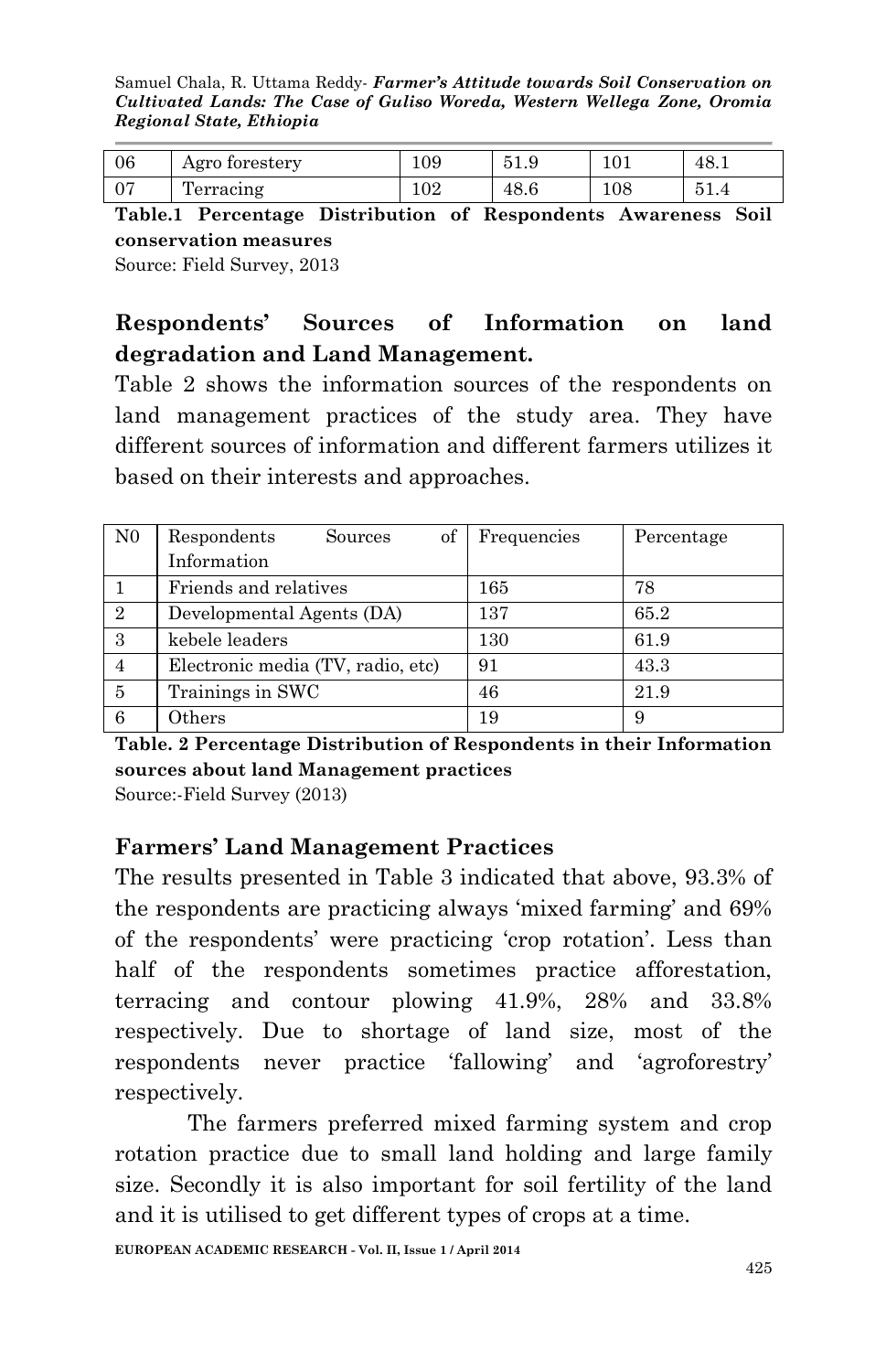|                | Practices      | Always |      | Sometimes |               | Never |               |
|----------------|----------------|--------|------|-----------|---------------|-------|---------------|
|                |                |        |      |           |               |       |               |
| No             |                | Freq.  | $\%$ | Freq.     | $\frac{0}{0}$ | Freq. | $\frac{0}{0}$ |
| 01             | Mixed cropping | 196    | 93.3 | 14        | 6.7           |       |               |
| 02             | Crop rotation  | 145    | 69   | 65        | 41            |       |               |
| 03             | Afforestation  | 38     | 18   | 88        | 41.9          | 84    | 40            |
| 04             | Fallowing      | 15     | 7.1  | 27        | 12.9          | 168   | 80            |
| 0 <sub>5</sub> | Contour        | 71     | 33.8 | 86        | 40.9          | 53    | 25.2          |
|                | plowing        |        |      |           |               |       |               |
| 06             | Terracing      | 48     | 22.8 | 101       | 48.1          | 61    | 29            |
| 07             | Agroforestry   | 18     | 8.5  | 56        | 26.7          | 136   | 64.8          |

**Table. 3 Percentage Distribution of respondents land management practice**

Source: Field Survey, 2013

#### **Soil Conservation Measures**

The farmers of the study area participated in soil and water conservation method in their kebeles and individual farming land. The result revealed from focused group discussion the majority farmers participated in water shade managements. While some of the farmers refuse this practice of the conservation measure because of they have small land holding size and low socio economic problems. These farmer suggested things that expected from the government such as financial, material support, continuous training, experience sharing and incentives should be given for the community to understand and implement the SWC measures. Therefore, persuasion rather than coercion seems a better way. Indeed, cooperation and participation are essential if progress on limiting soil erosion is to be made.

### **Farmers knowledge and Attitude towards land degradation and Land Management.**

A Likert – type attitude scale was used to measure the knowledge and attitude of farmers about land degradation and land management practices. The scale goes from 1 unfavorable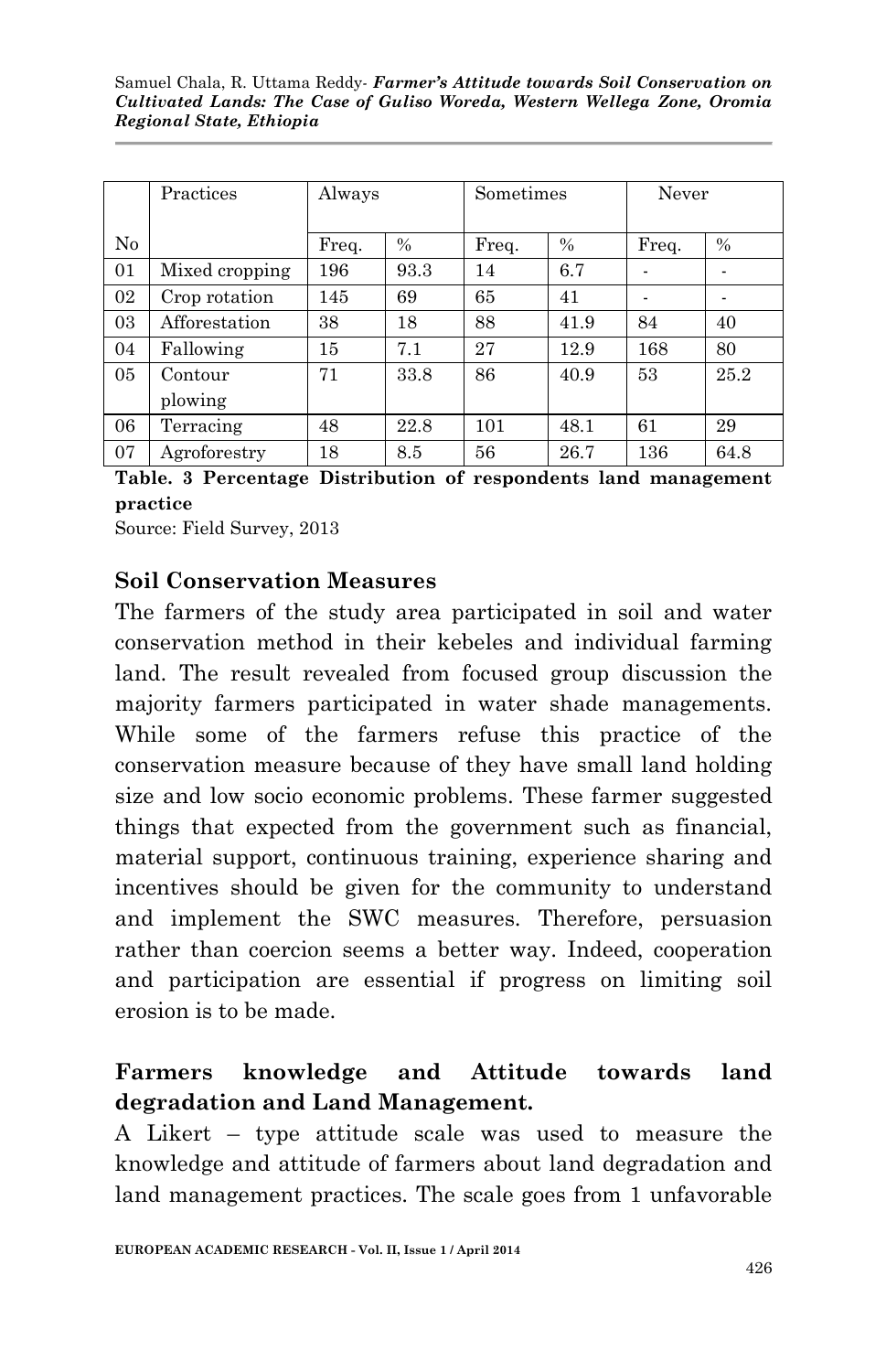attitude, 2 undecided and 3 (favorable attitude) for a positive statement and vice versa for negative statement. Table 4 presents the statement making up attitude scale by code. There are 15 statements have been divided into two blocks (A1-A9) as farmers attitude and knowledge regarding land degradation and (C1 –C6) are farmers' knowledge of land management system on the basis of similarity of issues.

| Code           |                                                                      |  |  |  |  |  |  |
|----------------|----------------------------------------------------------------------|--|--|--|--|--|--|
|                | <b>Statements</b>                                                    |  |  |  |  |  |  |
| A <sub>1</sub> | Land degradation is mostly affected rural population                 |  |  |  |  |  |  |
| A <sub>2</sub> | Land degradation leads to poverty and famine                         |  |  |  |  |  |  |
| A3             | Over cultivation results in land degradation                         |  |  |  |  |  |  |
| A4             | Overgrazing accelerates soil erosion                                 |  |  |  |  |  |  |
| A5             | Overusing the land means damaging the very basis of human life.      |  |  |  |  |  |  |
| A6             | In my view soil erosion is major agent for land degradation in rural |  |  |  |  |  |  |
|                | area.                                                                |  |  |  |  |  |  |
| A7             | Resource management should mainly be the responsibility of the       |  |  |  |  |  |  |
|                | government                                                           |  |  |  |  |  |  |
|                | rather than the local community                                      |  |  |  |  |  |  |
| A8             | It is important to use animal dung and crop residue as fuels rather  |  |  |  |  |  |  |
|                | than using it is as compost                                          |  |  |  |  |  |  |
| A <sub>9</sub> | It is far more important to care for the present generation than to  |  |  |  |  |  |  |
|                | think for the benefit of future generation                           |  |  |  |  |  |  |
| C <sub>1</sub> | It is possible to manage grazing land by moving the stock from one   |  |  |  |  |  |  |
|                | pasture to another                                                   |  |  |  |  |  |  |
| C <sub>2</sub> | Growing two or more crops in the same piece of Land can reduce land  |  |  |  |  |  |  |
|                | degradation problem                                                  |  |  |  |  |  |  |
| C <sub>3</sub> | Terracing helps us to reduce run-off and rate of erosion             |  |  |  |  |  |  |
| C <sub>4</sub> | Contour plowing is important in sloppy areas Because it reduces the  |  |  |  |  |  |  |
|                | rate of soil erosion                                                 |  |  |  |  |  |  |
| C <sub>5</sub> | Tree planting is good for proper land use                            |  |  |  |  |  |  |
| C6             | It is preferable to keep the land under forest cover rather than     |  |  |  |  |  |  |
|                | securing an additional piece of farmland by deforestation            |  |  |  |  |  |  |

**Table 4 Statements making up the attitude by code**

Source: Instrument developed by the author, (2013).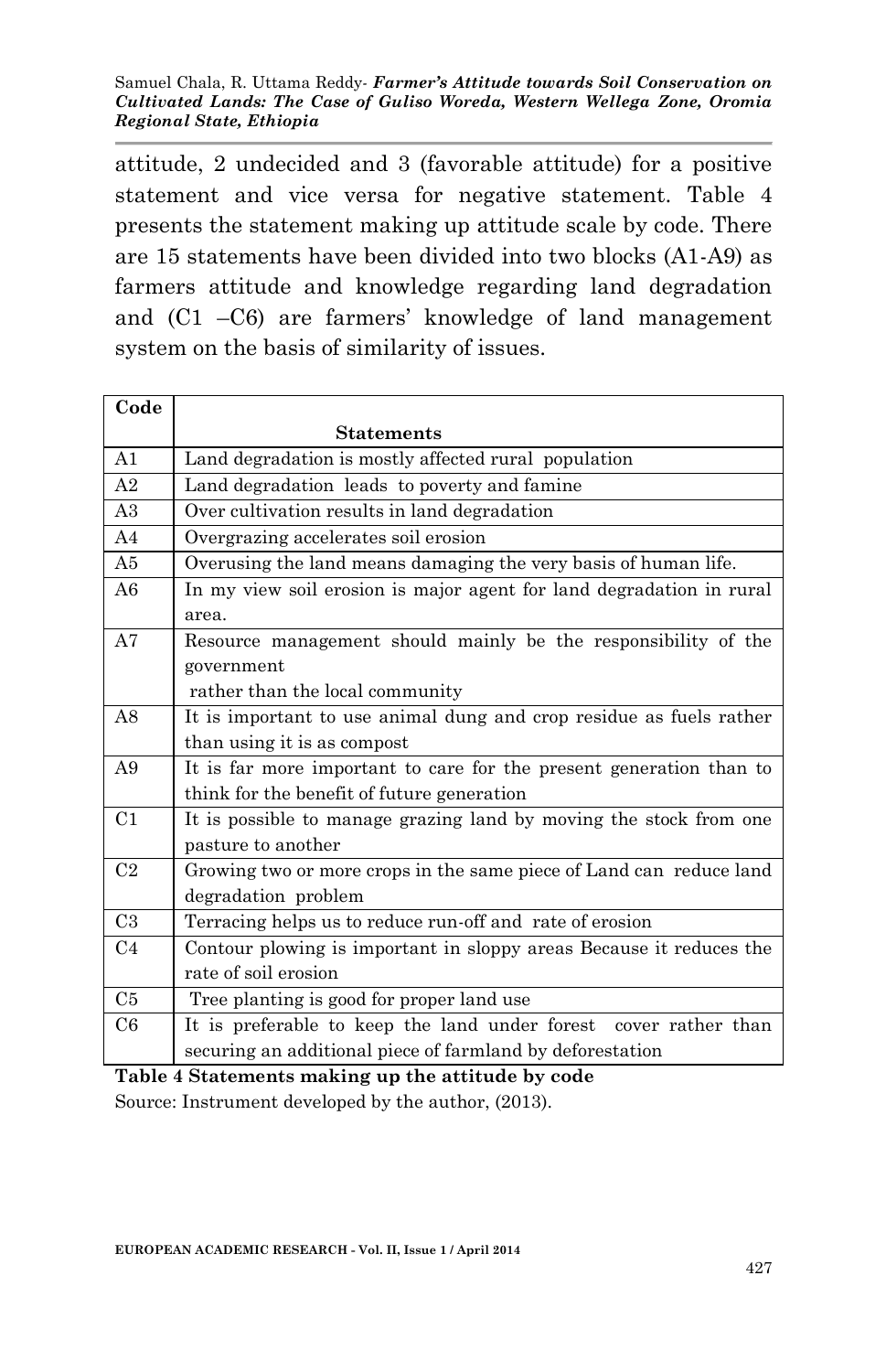# **Farmers' knowledge and Attitude towards Land degradation**

Table 5 shows that farmers' attitude towards land degradation. A Great degree of similarity is observed in the responses of the farmers' knowledge regarding to land degradation. There are nine statements (A1, A2, A3, A4, A5 and A6, A7, A8 and A9). The majority (more than 93.3%) of the respondents agree on statements (A1) ''Land degradation is mostly affecting rural population''. The respondents agree statements of (A2 and A3), Land degradation, it leads to poverty and famine and Over cultivation results in land degradation are 67.6% and 85.2% respectively. The statements of (A4, A5, and A6) 'are Overgrazing accelerates soil erosion, Overusing the land means damaging the very basis of human life and soil erosion is major agent for land degradation in rural area were statements got the agreement of 62.4.0% ,79.5% and 85.2% of the respondents respectively.

| Statements     |       | Agree   | Undecided                |         | Disagree |         |
|----------------|-------|---------|--------------------------|---------|----------|---------|
|                | Freq. | Percent | Freq.                    | Percent | Freq.    | Percent |
|                |       |         |                          |         |          |         |
| A <sub>1</sub> | 196   | 93.3    |                          |         | 14       | 6.7     |
| A2             | 142   | 67.6    | 23                       | 11      | 45       | 21.4    |
| A3             | 173   | 82.4    | 9                        | 4.3     | 28       | 13.3    |
| A4             | 131   | 62.4    | 15                       | 7.1     | 64       | 30.5    |
| A5             | 167   | 79.5    | 7                        | 3.3     | 36       | 17.1    |
| A <sub>6</sub> | 179   | 85.2    |                          |         | 31       | 14.8    |
| A7             | 143   | 68      | $\overline{\phantom{0}}$ |         | 67       | 32      |
| A8             | 64    | 30.4    |                          |         | 144      | 68.6    |
| A9             | 23    | 11      | $\overline{\phantom{a}}$ |         | 187      | 89      |

**Table.5 Percentage Distribution of the Respondents Attitude towards Land degradation**

Source: - Field Survey (2013)

From this one can conclude that the level of farmers' knowledge about land degradation is high. One can also assume that this may lead to favorable environmental attitude and responsible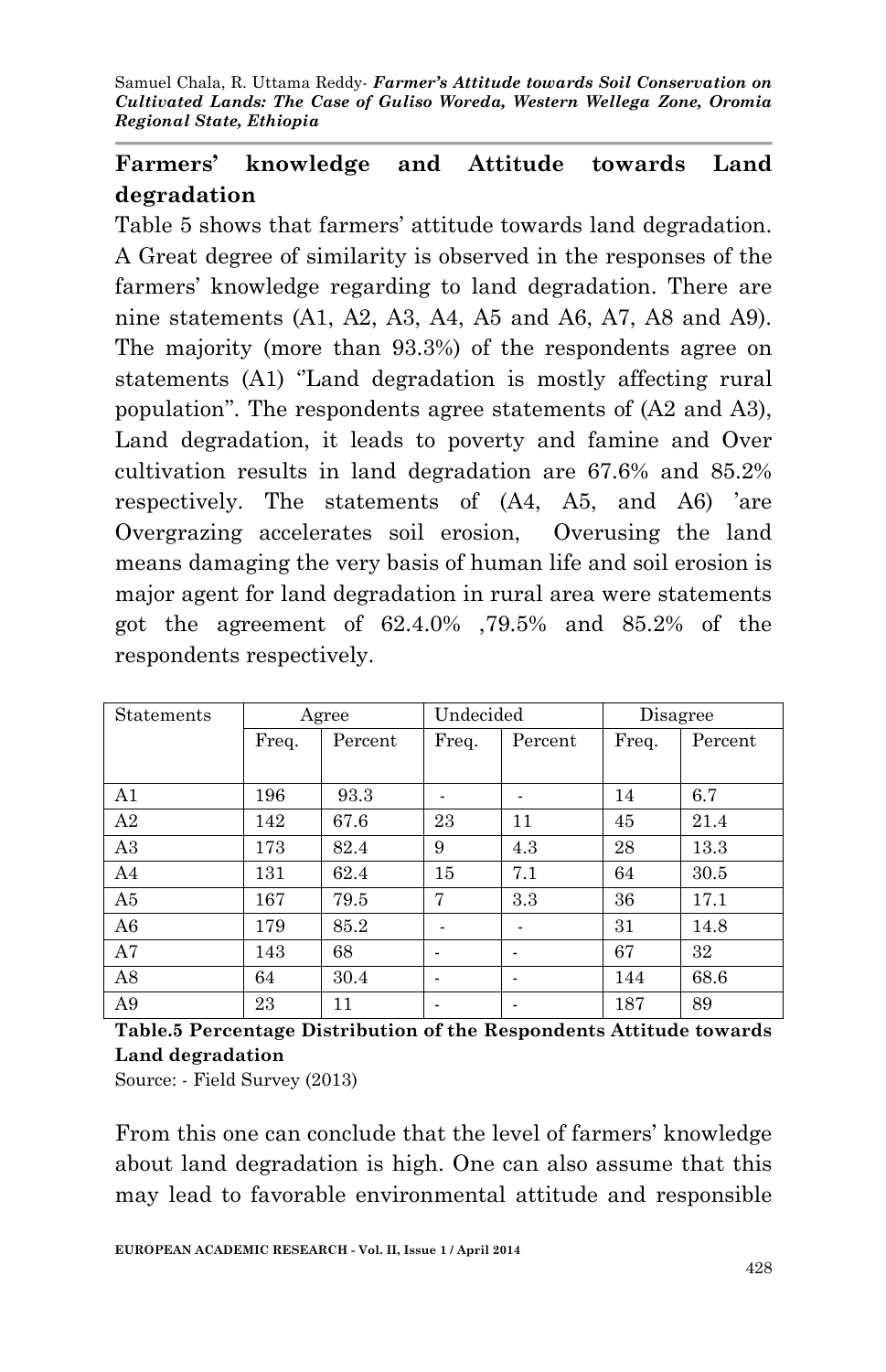environmental behavior. Increased knowledge about the environment and its associated issues lead to favorable attitudes, which in turn lead to actions promoting better environmental quality.

# **Farmers' knowledge and Attitude towards Land Management practices**

The last group of statements deals with attitude of land management practice as indicated in Table 6 shows the results of six statements relating land management practice enjoyed a high degree of agreement. The majority (more than 75%) of the respondents agree on statements (C1, C2, C3, C4 and C5). About 76.7 % of the respondents agree the statement (C1). 85.2 %, of the respondent agree with the statement that growing two or more crops in the same piece of Land can reduce land degradation problem (C2). More than 90% of the respondents have good attitude about the statements (C3) terracing helps us to reduce run-off and rate of erosion and (C4) Contour plowing is important in sloppy areas. 84% of the respondents agree (C5) Tree planting is good for proper land use and 59.8% the respondents agree in (C6) Statements It is preferable to keep the land under forest cover rather than securing an additional piece of farmland by deforestation.

| <b>Statements</b> | Agree |         | Undecided      |         | Disagree |         |
|-------------------|-------|---------|----------------|---------|----------|---------|
|                   | Freq. | Percent | Freq.          | Percent | Freq.    | Percent |
| C <sub>1</sub>    | 172   | 76.7    | 12             | 5.7     | 26       | 12.4    |
| C <sub>2</sub>    | 179   | 85.2    | $\overline{ }$ | 3.3     | 24       | 11.4    |
| C <sub>3</sub>    | 191   | 91      |                |         | 19       | 9       |
| C <sub>4</sub>    | 210   | 100     |                |         |          |         |
| C5                | 177   | 84.2    | 11             | 5.2     | 22       | 10.5    |
| C6                | 125   | 59.8    |                |         | 85       | 40.5    |

**Table 6 Percentage Distribution of the Respondents attitude towards Land Management.**

Source: - Field Survey (2013)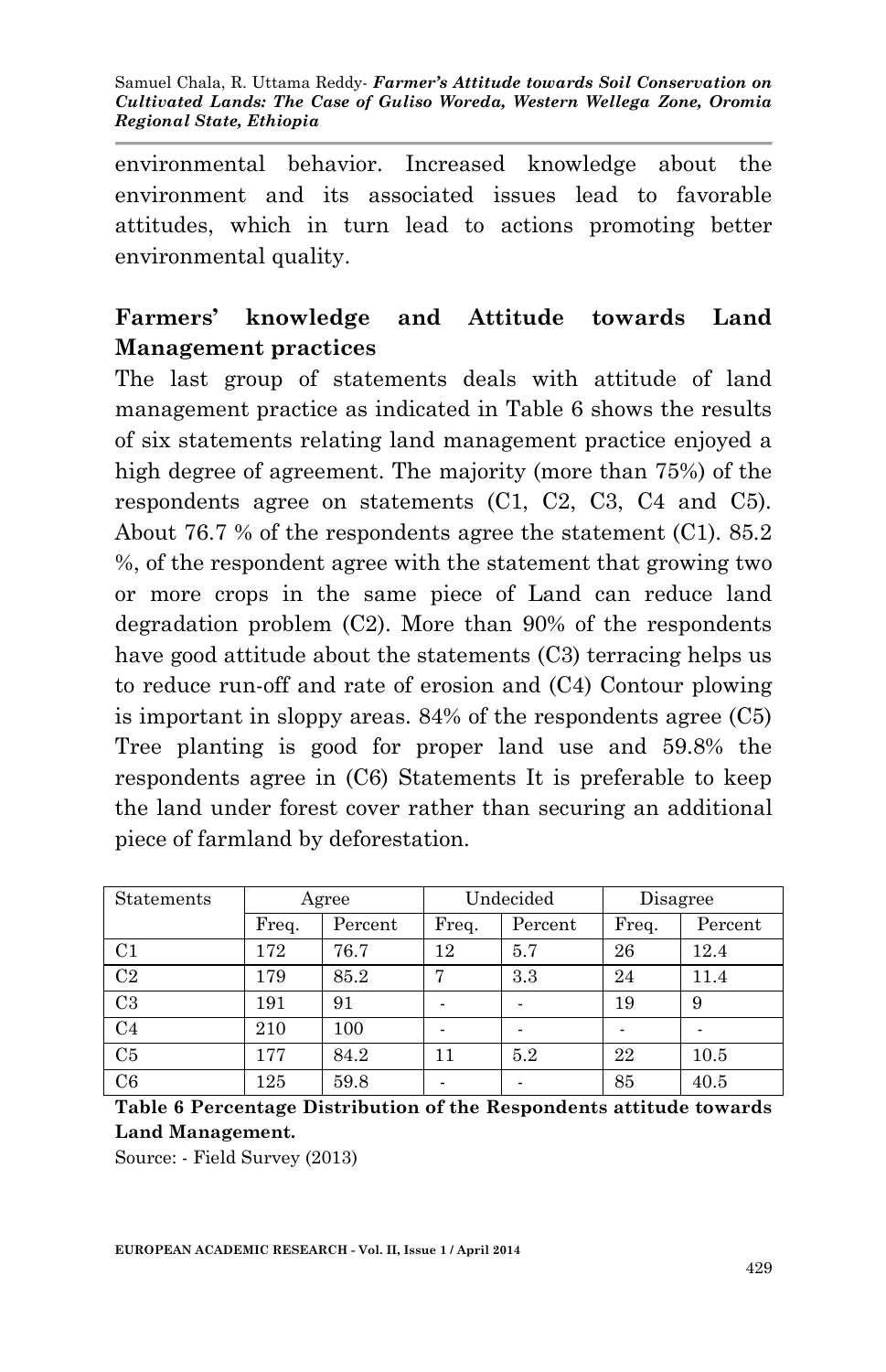### **Summary and Conclusion**

Land degradation is the process of reducing or depleting the productive capacity of land caused by improper and poor farming system, improper land use system, deforestation soil erosion, high population pressure and over grazing. However, awareness of farmers in the importance of land management practices like agroforestry, afforestation and fallowing are found to be too low. Even though, trainings, schools and mass media, are believed to be among the most important tools for awareness rising in environmental protection and natural resource management, the extent to which this tools has been used and the result of such use has not been adequately investigated. Assessment of the source of information of farmers in land management practices shows that only small proportion of farmers indicated trainings, schools and mass media as a source.

### **BIBLIOGRAPHY:**

- Aklilu Amsalu. 2006. "Caring for the land Best practices in soil and water conservation in Beressa watershed highlands of Ethiopia." Tropical resource management paper; No.76 Wageninger University.
- Eswaran, H., R. Lal and P.F. Reich. 2001. "Land Degradation: An overview." In *Responses to land Degradation. Proc. 2nd international conference on land degradation and desertification*, edited by E.M. Bridges, I.D. Hannam, and L.R. Oldeman, F.W.T Penign de Vries, S.J. Scherr, and S. Sompat Panit. Khon Kaen, Thailand. New Delhi: Oxford Press.
- Gaim Kibreab. 1996. "People on the Edge in the Horn: Displacement, Land Use and the Environment in the Gedearef Region, Boydell and Brewer, Sudan".